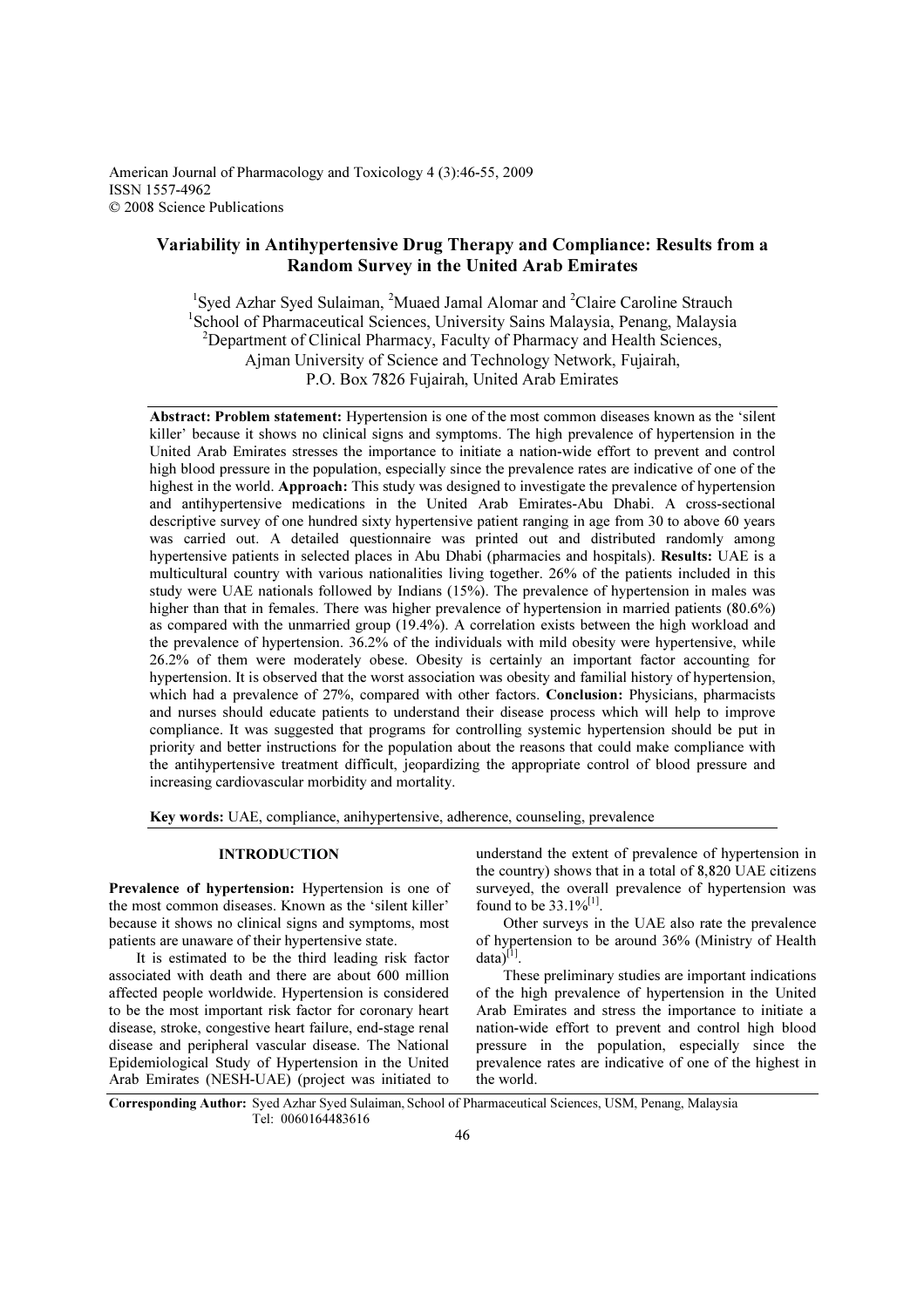Studies in Tunisia show that the frequency of hypertension is 29.8% in the country and is tending to increase with age in both sexes. Similar epidemiological surveys in Saudi Arabia have showed that 22-28% of the Saudi population is hypertensive $[1]$ . A study on school children between the ages of 5 and 13 in Kuwait revealed that 6.8% of the children were hypertensive $^{[1]}$ . In Egypt, studies have shown that the overall prevalence rates of hypertension is  $26.3\%^{[1]}$ .

 In the US, hypertension not only kills 40,000 Americans every year but it is also considered one of the major factors for the death of 200,000 persons $^{[2]}$ .

 The risk of developing hypertension increases with age. Men until age 55 are more likely to develop hypertension. After age 55 or after menopause, women lose their hormones that used to help them against blood pressure; consequently the rate of death in woman is higher than men after age  $55^{[2,3]}$ . The average death in woman due to uncontrolled hypertension is  $60\%^{[2]}$ .

 According to genes tests, hypertension is slightly higher in blacks than in whites (28.1 vs. 23.2%). In the age range of 33-44 years old, black women who suffer from hypertension is about 22.9% while white women  $8.5\%^{[3]}$ .

 Hypertension affects a large section of the Canadian population. Data from the Canadian Heart Health Survey, which assessed cardiovascular risk factors in a sample of 23,129 randomly selected, non institutionalized Canadian adults aged 18-74 years demonstrated that an estimated 4.1 million Canadians were hypertensive<sup>[4]</sup>. Of the 22% of Canadians who were hypertensive, 42% were unaware of having hypertension, 19% were aware of being hypertensive and were not treated and were not controlled, a further 23% were treated but were not controlled and only  $16\%$  were treated and controlled<sup>[4]</sup>.

Patient compliance in hypertensive patients: It can be defined as the degree of patient's adherence to medical advice; especially in dietary and lifestyle changes. Following up medical instructions, appointments and taking treatment as prescribed are also considered part of patient compliance. Patient compliance is affected by four main factors; the patient: It is one of the most important factors affecting patient compliance and it includes: Social characteristics such as age and gender. Psychological characteristics such as stress, anxiety or nervousness. Aging: Some patients reject treatment as they consider that this diagnosis is synonymous with the arrival of old age. The disorder: It is difficult to get patient to accept changing their lifestyles or getting treatment and especially most patients have no symptoms. The treatment: The medication's undesirable side effects are a major deterrent to good patient compliance. The more the side effects, the less patient compliance to these medications<sup>[5]</sup>.

Gallup<sup>[6]</sup> recognized in his study that  $11\%$  of patients treated with an antihypertensive stopped their treatment because of undesirable side effects, 25% because they thought that their doctor had asked them to stop, 46% because they thought they had been cured and  $6\%$  for financial reasons<sup>[6]</sup>.

Mallion and Schmitt<sup>[5]</sup> found in his study that the therapeutic class of the antihypertensive drugs affect the compliance too<sup>[5]</sup>. Second generation angiotensin antagonists have the best level of compliance followed by converting enzyme inhibitors, calcium blockers, beta blockers and diuretics<sup>[5]</sup>.

 Bloom[7] recognized data from a large pharmacy database in the United States that when assessing compliance, rates at 1 year, patients treated with angiotensin receptor blockers had greater compliance rates than those treated with other classes of antihypertensive agents. This data was confirmed in a second study assessing compliance rates at 1 year<sup>[7]</sup>. The therapeutic environment: The prescription that the physician has written for a specific patient may affect his compliance. The greater the number of antihypertensive medications or number of tablets taken daily the less the compliance is  $[5]$ .

Christopher M.  $\operatorname{Dezii}^{[8]}$  in his retrospective study recognized that patients are more adherent to once daily regimens than multiple daily regimens $^{[8]}$ .

 "Studies showed that in a population of 105 hypertensive patients, that compliance went from 83.6% for a single daily dose to 59% for a three times a day dosage. The legibility of the prescription is also very important since this is generally the only written information given to the patient explaining how they should take the treatment"<sup>[5]</sup>.

 Health care professionals (pharmacist or nurses) are also responsible for patient compliance as they have direct contact with the patient $^{[5]}$ .

 Also the form of medication is very important to patient compliance; some studies show that patients prefer taking one medication (combined form) than taking them separately $[9]$ . On the other hand the cost of medications prescribed and its efficacy affect patient compliance too. Noncompliance with medication therapy will impair treatment results.

Causes of patient incompliance: Patient related problems; Misunderstanding the prescribing instructions and leaving the medical team without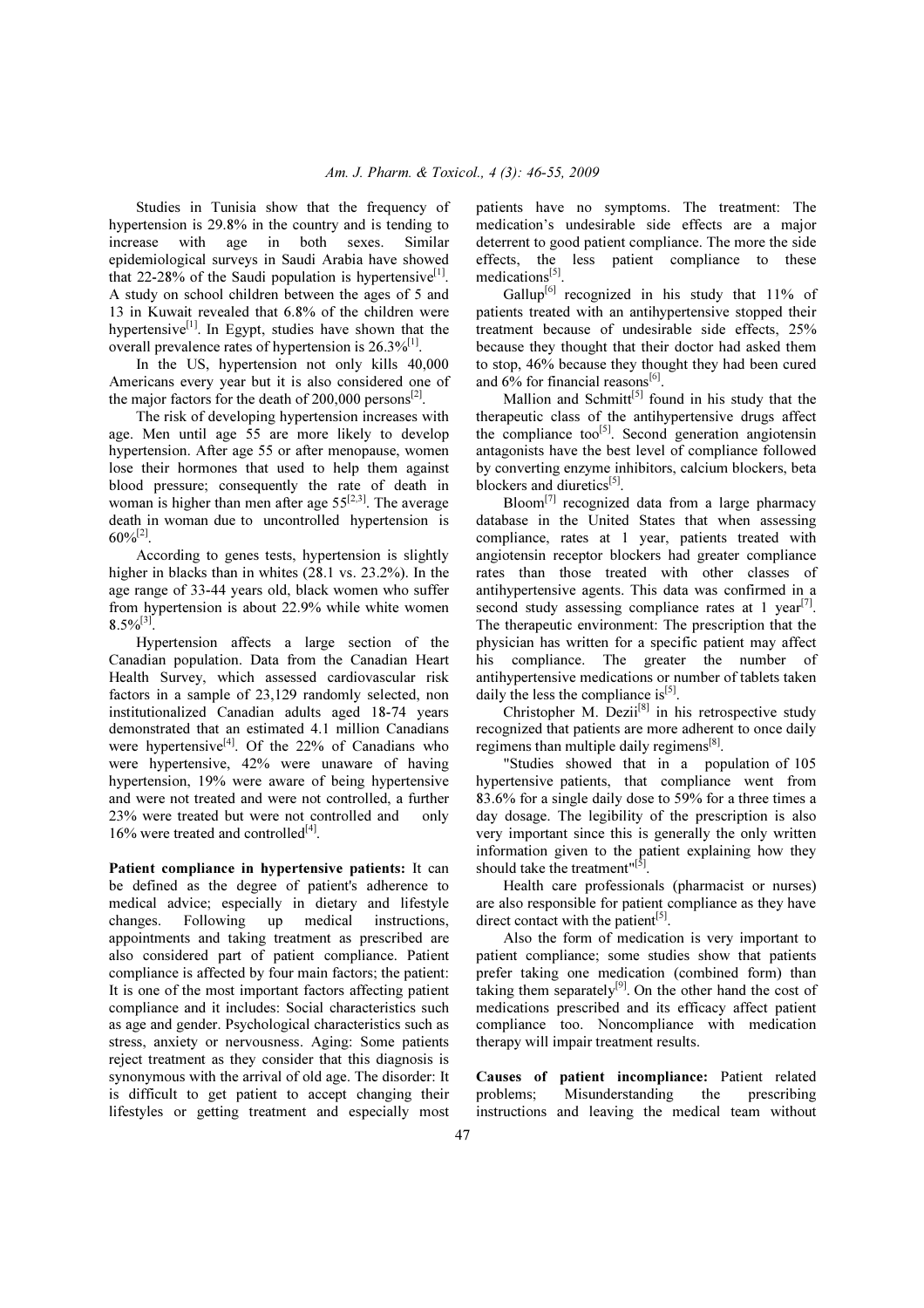having completed the therapeutic regimen, no faith in the drug's effectiveness, forgetfulness; when a medication is to be used more than once daily, this might cause forgetfulness, disappearance of symptoms; some patients stop taking their medication when symptom relief occur, thinking that they are better and finally, psychological disorders like depression are believed to impair patient compliance. Drug related problems; Adverse drug reactions; Adverse drug reactions may lead patients to stop taking their medication, without knowing that not taking the drug as prescribed will cause more serious complications to arise<sup>[8]</sup>. Complicated regimens and financial barriers have both shown a negative impact on patient compliance<sup>[10]</sup>.

Improvement of patient compliance: Low-dose combination medication may improve the compliance, because it shows fewer adverse drug reactions. "In a recent study, excellent results have been obtained with the use of small doses of a thiazide diuretic and a bblocker or thiazide diuretic and an angiotensin II receptor blocker"<sup>[11]</sup>. The convenience of dosing and development of well-tolerated drugs that are used once daily has resulted in some improvement in patient compliance. Patient counseling is very important in improving compliance. It has been shown that some patients stopped taking their medications believing that the disease had been cured $[11]$ .

Treatment of hypertension: A single hypertension medication is not always sufficient to produce the required effect, so physicians prescribe combinations of hypertension medications.

 Every medication used lowers blood pressure by about 5-10 mmHg. It is very important to set up the correct regimen to ensure that the patient's blood pressure is at the correct level and this is not an easy mission, because many patients already suffer from diabetes, depression or age-related disorders. This means they are already taking medications prescribed to treat those problems.

 Because of modern innovations in pharmacology, suitable alternatives to existing medications are used which do not react with hypertensive medications. Depending on the patient's specific needs, physicians prescribe one of the hypertension medications available on the market today.

 Hypertension medications are ACE inhibitors, Angiotensin II receptor antagonists, Alpha-blockers, Beta-blockers and Calcium Channel blockers. Practitioners also prescribe diuretics to reduce the water content in the patient's body.

 Patients should be monitored regularly by their medical providers, because any change which occurs may be favorable or potentially risky. Physicians can then adjust the hypertension medication to bring the blood pressure back to the required levels.

 Medications alone are never enough to address the problem of high blood pressure. They tend to interact with other drugs and the doctor has to restrict intake of such drugs. Patients should make certain lifestyle modifications in order to derive the optimum benefits from antihypertensive. That is achieved by the addition of a certain amount of exercise. A healthy diet must replace an unhealthy one and hypertensive smokers should make a conscious decision to quit because nicotine not only affects the heart and the entire cardiovascular system but also interacts adversely with many hypertension medications<sup>[12]</sup>.

 In a study in the United States, it was found that less than 25% of patients with hypertension have their blood pressure under control, because of noncompliance or inadequate therapy. Treatment failure is related to several factors such as cost, adverse effects of medications or complex drug regimens. There are other lifestyle causes of hypertension such as obesity, volume overload, excess alcohol intake and sleep apnea. These causes should be controlled in order to control blood pressure<sup>[13]</sup>.

Reasons for lack of responsiveness to hypertension therapy: Non adherence to therapy; this is because of one or more of the following reasons: cost of the medication and related care, instructions not clear and/or not given to the patient in writing, failure of the physician to increase or change therapy to achieve blood pressure goals, inadequate or no patient education, lack of involvement of the patient in the treatment plan, side effects of medication, organic brain syndrome (e.g., memory deficit) and/or inconvenient dosing schedule $^{[14]}$ .

Drug-related causes: This is because of one or more of the following reasons:

 The dose is too low, inappropriate combinations (e.g., two centrally acting adrenergic inhibitors), rapid inactivation (e.g., hydralazine, oral clonidine, captopril, short-acting calcium channel blockers), drug interactions, glucocorticoids, mineralocorticoids, NSAIDs, tyramine and MAO inhibitors, appetite suppressants, phenothiazines, oral contraceptives, sympathomimetics, antidepressants, adrenal steroids, nasal decongestants, cocaine, cyclosporine, erythropoietin, associated conditions, increasing obesity, alcohol intake greater than 1 oz of ethanol per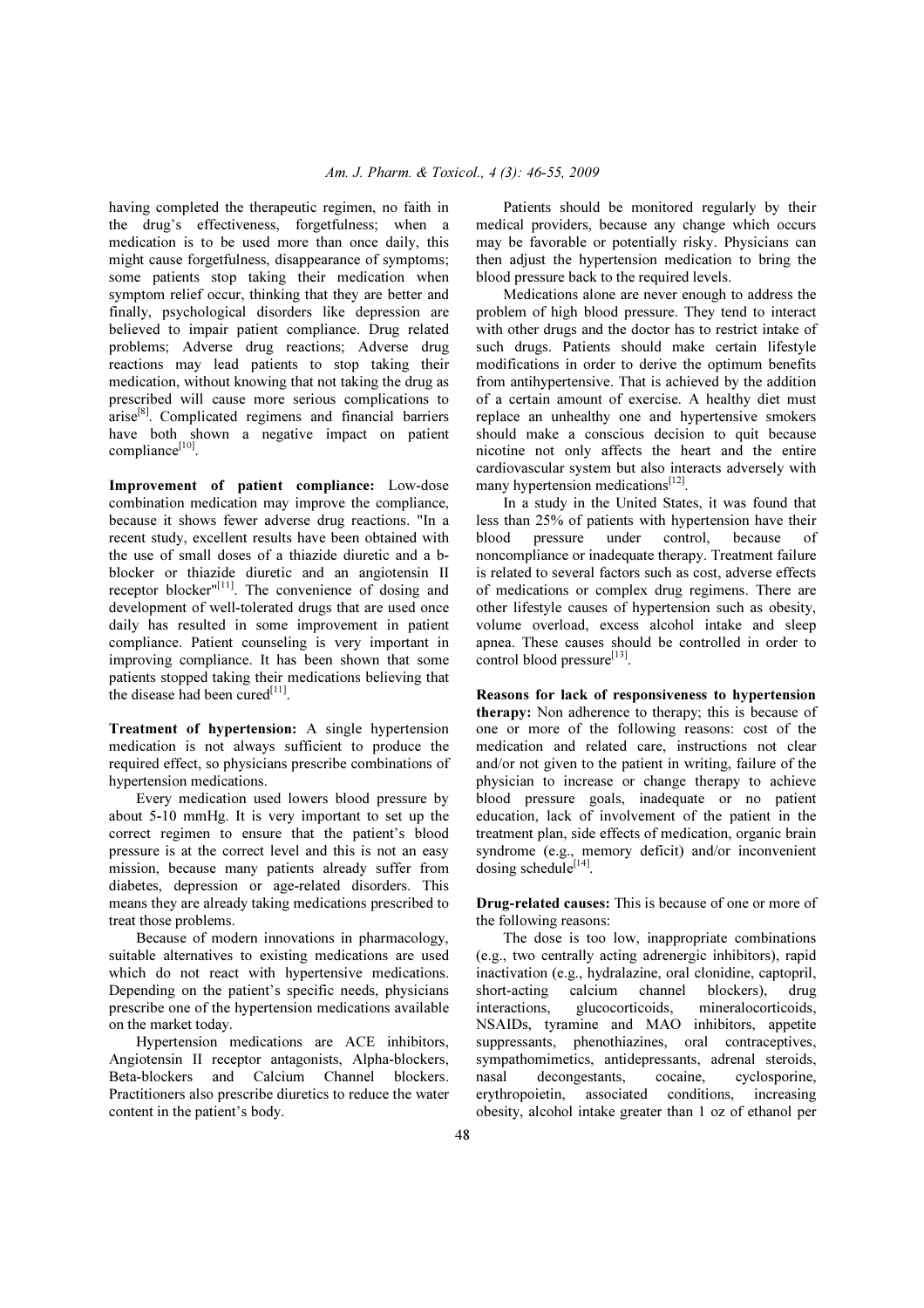day, sedentary lifestyle, sleep apnea, volume overload, inadequate diuretic therapy, excess sodium intake, fluid retention from reduction of blood pressure and/or progressive renal damage<sup>[14]</sup>.

Undesirable side effects of hypertension medications: Commonly, while taking hypertension medications some side effects may occur, most of which diminish with time. In some cases where they persist, physicians may be able to minimize them by lowering the dosage, switching to another drug, or prescribing medication to counteract the side effects. Some side effects which are less severe ones can be managed with lifestyle changes or self-care measures.

 Antihypertensive medications are typically used when beginning treatment; they are taken in small doses. The amount of medication taken in a dose is gradually increased until it is at the amount needed to effectively control the high blood pressure. Some common side effects associated with the use of antihypertensive medications include depression, delirium, potassium deficiency and sexual dysfunction.

 Beta-blockers lower the rate at which the heart pumps blood, putting the patient at an increased risk of heart failure. Some individuals choose to use these medication because of the relatively low incidence of serious side effects and lower risk of the more common side effects associated with hypertension medications.

 Calcium channel blockers are one of the most commonly used hypertension medications. The side effects include headache, dizziness, rapid heart rate and constipation.

 ACE inhibitors work as well as calcium channel blockers, but they have the unfortunate side effect of causing an allergic reaction in a small number of individuals that take these types of hypertension medications. The allergic reaction can manifest as a swelling and reddening of tissue and can occur almost anywhere on the body. The most common sites of the allergic reaction are the lips and cheeks. Any reaction to this type of medication should be treated by a medical professional as quickly as possible to reduce the severity of the reaction.

 Diuretics have the highest number of side effects associated with them compared to any other medication for hypertension. Typical side effects of diuretics include fever, sore throat, fatigue, muscle cramping and dizziness. Some individuals may experience skin rashes, constant perspiration, loss of appetite, or abnormal heart beat.

 These hypertension medications are some of the best available to treat hypertension. For the majority of the individuals taking these medications, the benefits of the drugs far outweigh the risks. Serious side effects occur rarely and many of them can be effectively treated with medical assistance. Often, patients may be on more than one of the common hypertension medications. This makes it imperative that the patient is aware of the potential side effects of the medications so they will be able to tell which one may be affecting them $^{[15]}$ .

## MATERIALS AND METHODS

Objective: To evaluate patient adherence and compliance for antihypertensive medications in the UAE.

#### Methodology:

Type of study: Descriptive cross sectional survey using questionnaire as a research tool.

Sampling technique: Simple random sampling technique. 160 hypertensive patients were selected randomly from Abu Dhabi in the UAE.

Place of the study: The study was done in the United Arab Emirates, in Abu Dhabi. 160 questionnaires were printed out and distributed in randomly selected places in Abu Dhabi pharmacies and hospitals; the questionnaire was distributed and collected in 1 month.

 Some of the questions were answered directly by patients and others by oral interview. After data collection, SPSS v16 were used for analysis in which each question was considered as an independent variable Questionnaire structure: the questionnaire was designed to study the relationship between the following factors and hypertension as a disease and antihypertensive medications:

Nationality: According to the genes tests, hypertension is a little bit higher in blacks than in whites (28.1 vs. 23.2%). In the 33-44 age range, black woman who suffer from hypertension about 22.9% while white woman  $8.5\%$ <sup>[16]</sup>.

 In another study it has been proven that hypertension is more prevalent in African American and Hispanic women older than 60 years and in white women older than  $70^{[17]}$ .

Gender: Men until age 55 are more likely to develop hypertension. After age 55 or after menopause, women lose their hormones that used to help them against blood pressure. The average number of deaths among uncontrolled hypertensive, post-menopausal women is  $60\%^{[18]}.$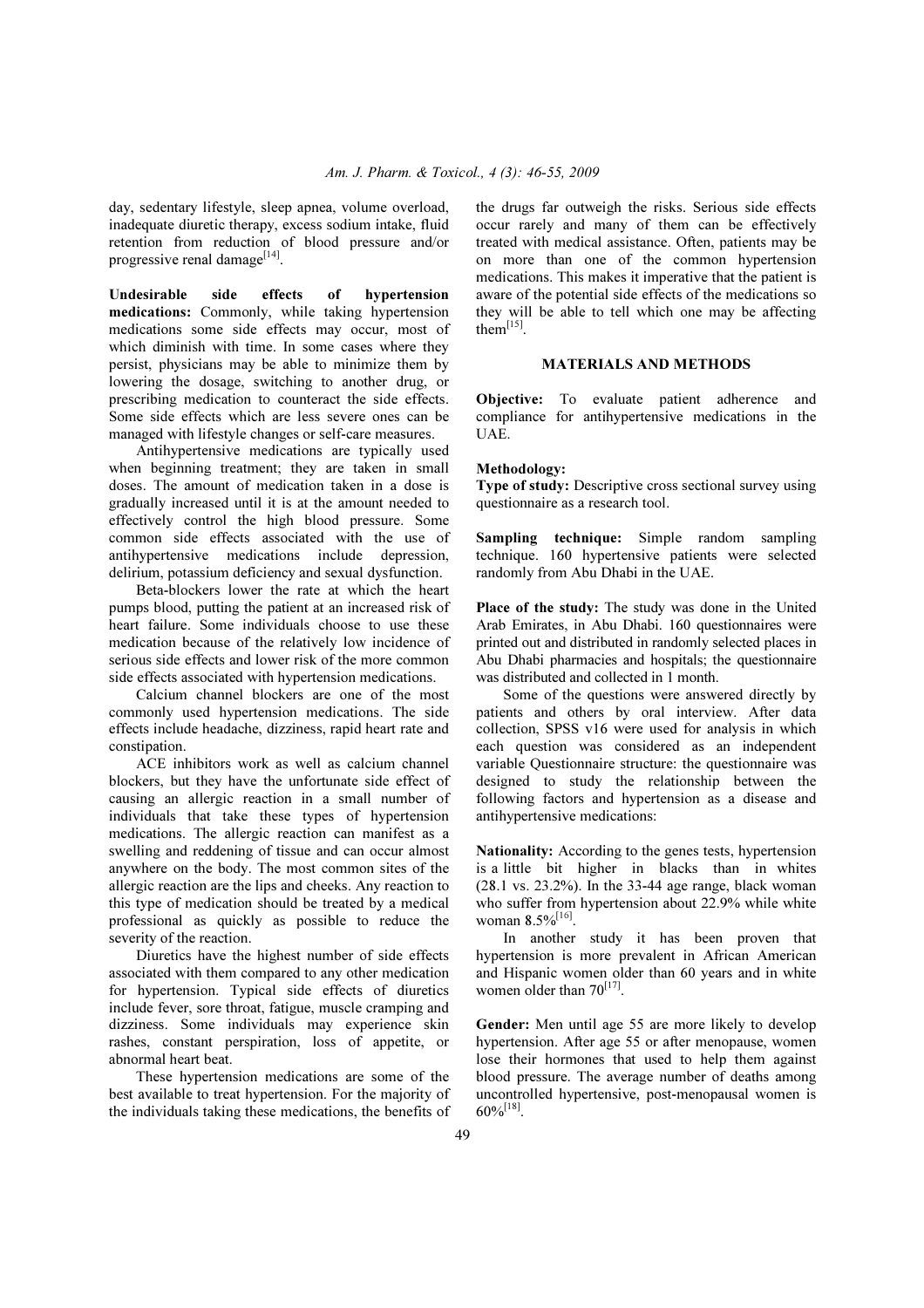Marital status: Patients were single, married, widow or divorced. Married women are in general healthier than unmarried woman. In a study in Brazil, The prevalence of systemic hypertension is higher in the unmarried group (divorced/separated and widows) as compared with that of the married one<sup>[19]</sup>.

 Oral contraceptive use increases the risk of hypertension, as does the use of hormone replacement therapy among normotensives<sup>[18]</sup>. Hypertension during pregnancy is a common condition and deserves special consideration. Hypertensive disorders are the second leading cause of maternal death and can be harmful to both fetus and the pregnant mother<sup>[20]</sup>.

Age: Arteries absorbs the force of heart contraction, but with time they lose their elasticity, leading to an increase in blood pressure. Blood pressure increases from about 80/45 in infants, to about 120/80 at age 30, to about 140/85 at age 40 and over. Blood pressure is affected by a wide range of factors and varies between individuals and in the same individual at different times $^{[21]}$ .

Job: The relationship between job constraints and hypertension was observed in women more than in men. Some studies emphasize the need of addressing more sex-specific concepts of work related stress and of understanding the direct and indirect mechanisms linking psychosocial factors and hypertension in both  $sexes^{[22]}$ .

 Number of children: this factor was added to test the effect of children on the development of hypertension among their parents.

Smoking: Long-term smokers are highly prone to developing hypertension, because of the effect of nicotine. Hypertensive individuals who smoke have an increased risk of developing malignant hypertension five times greater than non-smokers, Smoking also reduces the effectiveness of certain antihypertensive  $drugs^{[23]}$ .

Obesity: Obesity increases the risk of developing disease. According to some estimates compiled by the National Institute of Diabetes and Digestive and Kidney Diseases, almost 70% of heart disease cases in the United States are linked to excess body fat and obese people are more than twice as likely to develop high blood pressure $^{[24,25]}$ .

 Obesity and hypertension are closely associated and the degree of obesity is positively correlated with the incidence of hypertension. Obese hypertensive patients may lower their blood pressure by losing weight regardless of a change in salt consumption. Also obesity is also associated with the increased activity of the sympathetic nervous system all of these actions can be reversed by weight  $loss^{[24,25]}$ .

Eating habits: Eating too many salty foods may contribute to high blood pressure because of fluid retention, which requires more pressure from the heart and kidney to work harder.

 Hypertensive patients should consume less than 1500 mg of sodium a day to reduce the amount of stress on the heart. A diet low in salt helps medications work more effectively<sup>[26]</sup>. Fatty, junk-food meals could make heart works harder. People who eat a fatty, junk-food breakfast were more prone to suffer the negative effects of stress than those who eat a healthy, low-fat breakfast"<sup>[27]</sup>.

 Are you using prescription medications to control your blood pressure, What was your blood pressure range the last time you checked (choose the range that is closest overall), Have either of your parents, or have any of your siblings had high blood pressure.

 Scientists suspect that genetic factors may play a role in this form of high blood pressure. People with family members who have hypertension are more likely to develop it than those whose relatives are not hypertensive<sup>[28]</sup>.

 How long have you had high blood pressure, Past medical history and what are the medications used, What do you take for blood pressure, dose and frequency, What did you feel after using these medications.

Life style: A moderate amount of regular exercise has several benefits. It improves overall physical conditions, helps with weight loss by burning extra calories, reduces blood cholesterol and may have a more direct effect on lowering your blood pressure<sup>[29]</sup>.

#### **RESULTS**

 The UAE is a multicultural country with various nationalities living together; 26% of the patients included in this study were UAE nationals followed by Indians (15%), Syrians (10.6%), Jordanians (6.2%), Lebanese (5.6%), Pakistanis (5%), Omanis (4.4%), Iraqis (3.1%), Yemenis (2.5%), Egyptians (3.1%), British (1.2%) and other nationalities. 67.5% of the participants were female and 32.5% were male. Most participants were married (80.6%) with some single, widowed and divorced patients (Table 5). The age was distributed between 30 and 80 years old. Participants occupations were as follows; office workers (33.8%),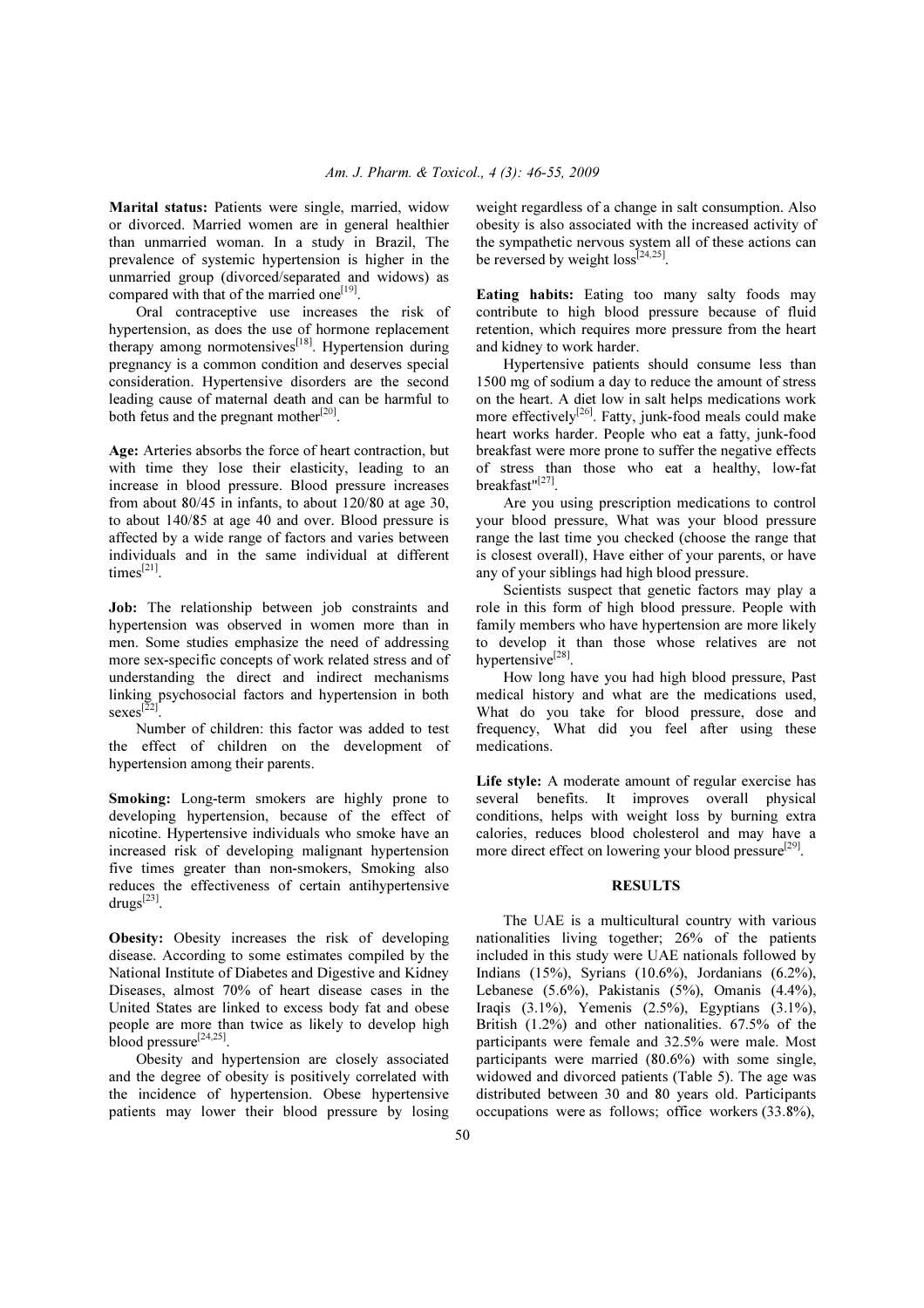|  |  |  |  |  | Table 1: Last BP range distribution |
|--|--|--|--|--|-------------------------------------|
|--|--|--|--|--|-------------------------------------|

| Last BP range | Frequency | Percent |
|---------------|-----------|---------|
| 120-139/80-89 | 79        | 49.4    |
| 140-159/90-99 | 49        | 30.6    |
| $160+/100+$   | 16        | 10.0    |
| Not Sure      | 16        | 10.0    |

| Table 2: Obesity distribution |           |         |
|-------------------------------|-----------|---------|
| Obesity                       | Frequency | Percent |
| Not Obese                     | 53        | 33.1    |
| Mildly Obese                  | 58        | 36.2    |
| Moderately Obese              | 42        | 26.2    |
| Morbidly Obese                |           | 44      |

Table 3: The distribution of the most common adverse drug reactions versus nationality

|                       | UAE            |                | s  | P |    | USA | IR. | Y | PL. | $\Omega$ | А |   | G |
|-----------------------|----------------|----------------|----|---|----|-----|-----|---|-----|----------|---|---|---|
| ADR                   | 43             | 24             | 17 | 8 | 10 | 2   | 5   | 4 | 5   | 7        | 3 | 9 |   |
| Painful breast        | 1              |                |    |   |    |     |     |   |     |          |   |   |   |
| Tiredness             | 7              | 2              |    |   | 2  |     |     |   |     |          |   |   |   |
| Cough                 | 3              |                |    |   |    | 1   |     |   |     |          |   |   |   |
| Headache              |                |                |    |   | 2  |     |     | 2 |     |          |   |   |   |
| Ankle edema           | 1              |                |    |   |    |     |     |   |     |          |   |   |   |
| Stomach upset         | $\overline{c}$ | 4              |    |   |    |     |     |   |     |          |   |   |   |
| Constipation          |                |                |    |   |    |     |     |   |     |          |   |   |   |
| Sexual dysfunction    | 1              |                |    |   |    |     |     |   |     |          |   |   |   |
| Thirst                | 4              |                |    |   |    |     |     |   |     |          |   |   |   |
| Lightheadedness       | 2              |                |    |   |    |     |     |   |     |          |   |   |   |
| Dizziness             | 3              | $\overline{c}$ |    |   |    |     |     | 1 | 1   | 1        | 1 |   |   |
| Congestion            |                |                |    |   |    |     |     |   |     |          |   |   |   |
| <b>Blurred</b> vision |                |                |    |   |    |     |     |   |     |          |   |   |   |
| Sneezing              |                |                |    |   |    |     |     |   |     |          |   |   |   |
| Dry mouth             |                |                |    |   |    |     |     |   |     |          |   |   |   |
| Drowsiness            |                |                |    |   |    |     |     |   |     |          |   |   |   |
| Fatigue<br>$\sim$     |                |                |    |   |    |     |     |   |     |          |   |   |   |

ADR: Adverse Drug Reaction; UAE: United Arab Emirates; I: Indian; S: Syrian; P: Pakistan; C: Canada; USA: United States of America; IR: Iraqi; Y: Yemen; PL: Philippine; O: Oman; A: Algeria; L: Lebanese; G: German. The number under each abbreviation reflects the total number of patients belong to the specific nationality. The first row shows the total number of participants for each different nationality

housewives (25.6%), physical workers like builders (21.9%), retired (13.8%) and drivers (5%). 20% of the participants have 3 children, 11.9% have 2 children, 10.6% have 4 children, 7.5% have no children and one participant had 15 children. (Table 3 and 4) 65.6% of the participants were non smokers, 23.8% were smokers and 10.6% were ex-smokers (Table 6). Blood pressure readings among participants is illustrated in Table 1 and obesity distribution is shown in Table 2. 53.1% claim to eat spicy food frequently, 47.5% eat salty food, 41.9% eat junk food, 39.4% eat fatty food. 44.4% claim that they inherited their hypertension from their parents. When asked how long they had known they were hypertensive, 24.4% said less than one year, 42.5% said 1-5 years, 28.1% more than five years and the rest are not sure when they had discovered they were hypertensive.

Table 4: The distribution of the most common adverse drug reactions versus gender

| versus genuer         |            |                   |
|-----------------------|------------|-------------------|
| <b>ADR</b>            | Male (108) | Female (52)       |
| Muscle ache           | 2          | $\Omega$          |
| Painful breast        |            |                   |
| Tiredness             | 9          | 5                 |
| Cough                 | 5          | 2                 |
| Headache              | 5          | $\overline{c}$    |
| Ankle edema           | 3          |                   |
| Stomach upset         | 8          | 2                 |
| Constipation          |            | 0                 |
| Sexual dysfunction    | 2          | 0                 |
| Thirst                | 5          | 0                 |
| Lightheadedness       | 0          | 2                 |
| <b>Dizziness</b>      | 6          | 3                 |
| Congestion            |            | 0                 |
| <b>Blurred</b> vision |            | $\left( \right)$  |
| Sneezing              |            | 0                 |
| Dry mouth             |            |                   |
| Drowsiness            |            |                   |
| Fatigue               | 5          | 3                 |
| Frequent urination    | 3          | $\mathbf{\Omega}$ |
| Weakness              | 8          | 2                 |
| Sore throat           |            | 0                 |

Table 5: The distribution of the most common adverse drug reactions versus marital status

| Single           | Married | Widow | Divorced |
|------------------|---------|-------|----------|
| (12)             | (129)   | (15)  | (4)      |
| $\theta$         |         |       | 0        |
| 0                |         |       |          |
| 0                | 9       | 5     | 0        |
| 2                | 5       |       |          |
|                  | 4       | 2     | 0        |
| $\cup$           | 3       |       | 0        |
|                  | 8       |       |          |
|                  | 0       |       | 0        |
| 0                | 2       |       |          |
| 0                | 5       |       | 0        |
| 0                |         |       |          |
| 0                | 6       | 3     |          |
| 0                |         |       | 0        |
| 0                |         |       |          |
| 0                |         |       |          |
| 0                |         |       |          |
| 0                |         |       | 0        |
|                  |         |       |          |
| $\left( \right)$ | 2       |       |          |
|                  |         | 7     | 0        |
|                  |         |       |          |
|                  |         |       |          |

 Most smokers were Indians (6/160) followed by UAE nationals (5/160) and Philippines (3/160). For moderately obese patients, UAE nationals have the highest percentage (9/160 followed by Indians (8/160). UAE nationals also have the highest percentage in eating spicy food (23/160) followed by Indians  $(14/160)$  and Syrians  $(11/160)$ . UAE nationals occupy the highest percentage in eating salty, junk and fatty food. For the distribution of adverse drug reactions over nationality Table 3.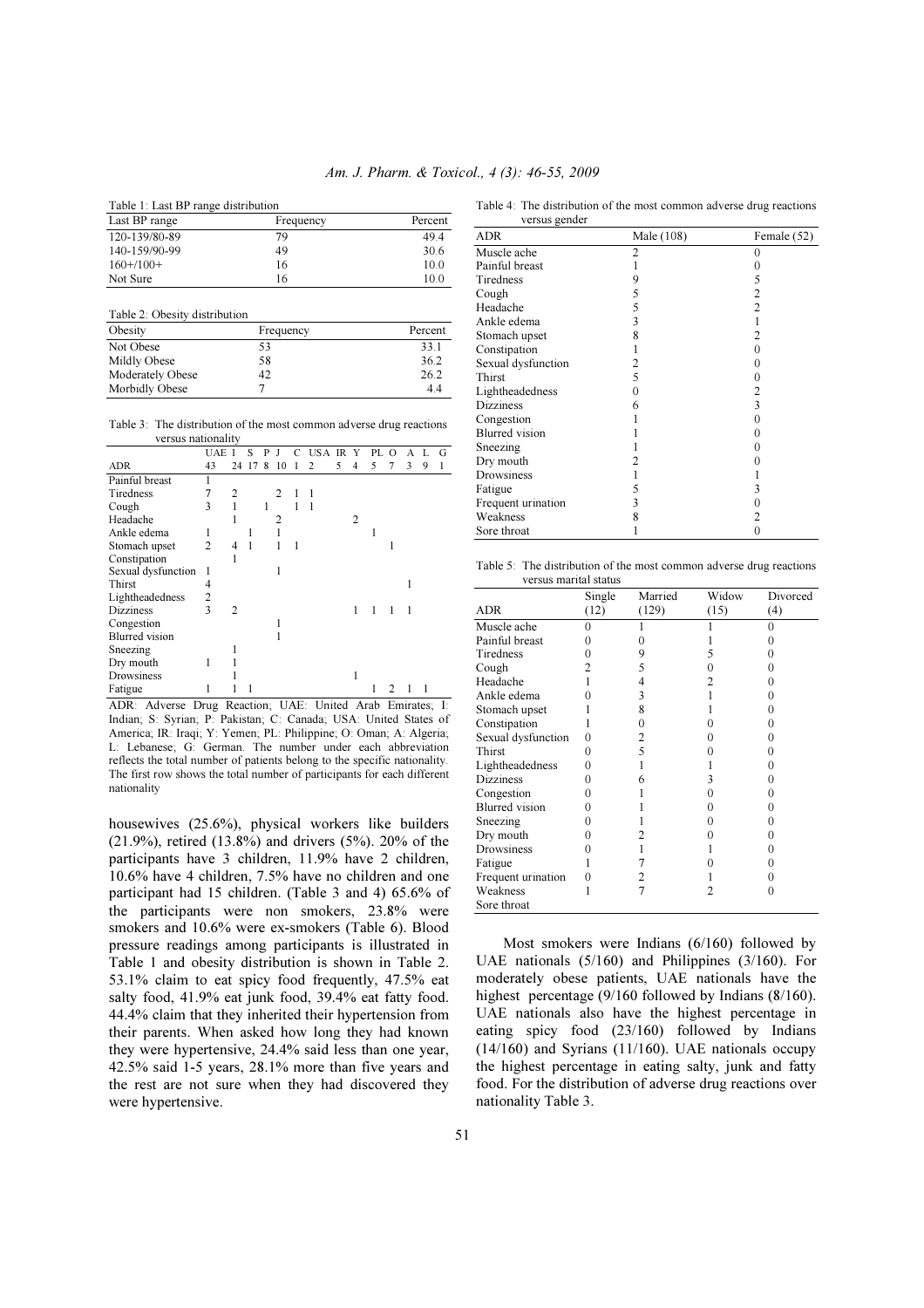Sixty two patients (38.8%) had diabetes in addition to hypertension, 39 patients (24.4%) suffer from hypercholesterolemia and 27 (16.9%) suffer from GIT problems. While congestive heart failure is less prevalent (8.1%), 24 patients (15%) suffer from diabetes mellitus and hypercholesterolemia in addition to hypertension. Only two patients (1.25%) suffer from hypertension, hypercholesterolemia, congestive heart failure and diabetes mellitus. Two patients (1.25%) are morbidly obese; eat spicy food, salty food and junk food. There is no difference in the incidence of adverse drug reaction between female and male genders. The percentage of smoking among males (8.75%) is much higher than females (1.88%). No difference in blood pressure readings between female and male genders where seen in the study.

### DISCUSSION

 The most common adverse drug reaction of Perindopril is headache which reaches up to 23%. Among 1,012 patients in US trials, the overall frequency of reported adverse events of perindopril was cough (0.3%), dizziness (8.2%). Other commonly reported complaints (1% or greater), regardless of causality, include: Headache (23.8%), upper respiratory infection  $(8.6\%)$ , asthenia  $(7.9\%)$ , rhinitis  $(4.8\%)$ , low extremity pain (4.7%), diarrhea (4.3%), edema (3.9%), pharyngitis (3.3%), urinary tract infection (2.8%), abdominal pain (2.7%), sleep disorder (2.5%), chest pain (2.4%), injury, paresthesia, nausea, rash (each 2.3%), seasonal allergy, depression (each 2.0%), abnormal ECG (1.8%), ALT increase (1.7%), tinnitus, vomiting (each 1.5%), neck pain, male sexual dysfunction (each 1.4%), triglyceride increase, somnolence (each 1.3%), joint pain, nervousness, myalgia, menstrual disorder (each 1.1%), flatulence and arthritis (each  $1.0\%$ )<sup>[30]</sup>.

 The most common adverse drug reaction of Amlodipine is edema up to 14.6%, in this study the most common adverse drug reaction of Amlodipine is tiredness (19.2%).

 Amlodipine besylate has been evaluated for safety in more than 11,000 patients in U.S. and foreign clinical trials. Table 7 shows the adverse reactions more than  $(1\%)^{[31]}$ .

 The most common adverse drug reaction of Carvidilol is dizziness up to 32.4%, in this study the most common adverse drug reaction of Carvidilol is weakness (33.3%).

 Carvedilol has been evaluated for safety in hypertension in more than 2,193 patients in US clinical trials (Table 8). Approximately 36% of the total treated population received carvedilol for at least 6 months<sup>[32]</sup>.

| Table 7: Percent of ADR of amlodipine |  |
|---------------------------------------|--|
|---------------------------------------|--|

| Amlodipine ( $N = 1730$ ) |
|---------------------------|
| 73                        |
| 4.5                       |
| 2.9                       |
| 1.6                       |
| 14                        |
|                           |

Table 8: Percent of ADR of Carvedilol

| <b>ADR</b>           | Carvedilol $(n = 1, 142)$ |
|----------------------|---------------------------|
| Bradycardia          | 2                         |
| Postural hypotension |                           |
| Peripheral edema     |                           |
| <b>Dizziness</b>     | 6                         |
| Insomnia             | 2                         |
| Diarrhea             |                           |
| Thrombocytopenia     |                           |
| Hypertriglyceridemia |                           |
|                      |                           |

Table 9: Percent of ADR of Atenolol

| ADR                                           | Atenolol ( $n = 164$ ) |
|-----------------------------------------------|------------------------|
| Bradycardia                                   |                        |
| Postural Hypotension                          |                        |
| <b>Dizziness</b>                              | 4                      |
| Vertigo                                       | 2                      |
| Light headedness                              |                        |
| Fatigue                                       | 3                      |
| Lethargy                                      |                        |
| Drowsiness, dyspnea, tiredness and depression | 0.6                    |
| Diarrhea                                      |                        |
| Nausea                                        | 4                      |

 The most common adverse drug reaction of Fosinopril is dizziness up to 11%, in this study it is 50%. In a clinical trial on 668 Fosinopril sodiumtreated patients, with usual duration of therapy which was two or three months, Discontinuations due to any clinical or laboratory adverse event were 4.1%. The most common side effects reported were cough (2.2%), dizziness (1.6%), nausea/vomiting  $(1.2\%)^{[33]}$ .

 Most common adverse drug reaction of Atenolol is dizziness up to 13%, but in this study the most common adverse drug reaction of Atenolol is weakness (33.3%).

 The estimated frequency of atenolol's side effect in Table 9 was derived from controlled studies in hypertensive patients in which adverse reactions were volunteered by the patients  $(US \, studies)^{[34]}$ .

 The most common adverse drug reaction of Valsartan is dizziness up to 9%, but in this study the most common adverse drug reaction of Valsartan is fatigue (28.6%).

 Valsartan has been evaluated for safety in more than 4,000 patients, including over 400 treated for over 6 months and more than 160 for over 1 year. Adverse reactions have generally been mild and transient in nature; the most common reasons for discontinuation of therapy with Diovan were headache and dizziness.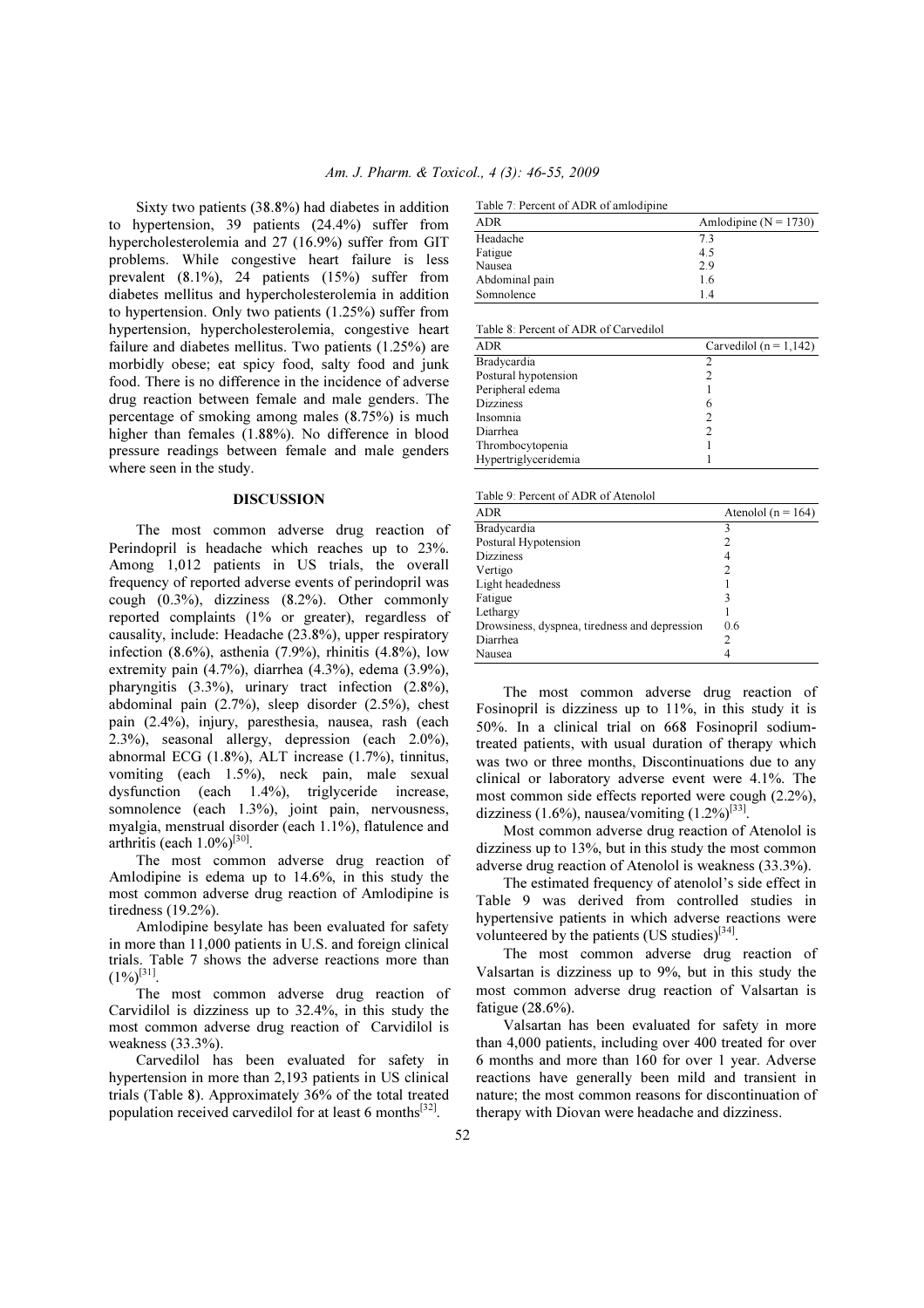Table 10: Percent of ADR of Torsemide

| <b>ADR</b>                 | Torsemide ( $N = 564$ ) |
|----------------------------|-------------------------|
| Headache                   | 73                      |
| <b>Excessive Urination</b> | 6.7                     |
| <b>Dizziness</b>           | 3.2                     |
| <b>Rhinitis</b>            | 2.8                     |
| Asthenia, diarrhea         | 2.0                     |
| <b>ECG Abnormality</b>     | 2.0                     |
| Cough increase             | 2.0                     |
| Constipation               | 1.8                     |
| Nausea, arthralgia         | 1.8                     |
| Dyspepsia, myalgia         | 1.6                     |
| Sore Throat                | 1.6                     |
| Chest Pain                 | 1.2                     |
| Insomnia                   | 1.2                     |
| Edema                      | 1.1                     |
| Nervousness                | 1.1                     |

 Headache, dizziness, upper respiratory infection, cough, diarrhea, rhinitis, sinusitis, nausea, pharyngitis, edema and arthralgia occurred at a more than 1% rate<sup>[35]</sup>.

 The most common adverse drug reactions for Torsemide in this study were cough and fatigue (33.3%).

 Torsemide had been evaluated for safety in approximately 4000 subjects: over 800 of these subjects received Torsemide for at least 6 months and over 380 were treated for more than 1 year. The reported side effects of Torsemide were generally transient and the side effects are shown in Table  $10^{[36]}$ .

#### **CONCLUSION**

 The prevalence of hypertension in males was higher than that in females. This may result from the fact that, in this society, males are less concerned with preventive measures of chronic diseases, such as being physically active and eating healthy food.

 There was higher prevalence of hypertension in married patients (80.6%) as compared with the unmarried group (19.4%). Whereas in another study in Brazil, it was proven that the unmarried group have higher incidence of hypertension<sup>[19]</sup>.

 It was found that there was no significant linear relationship between the number of children a patient had and hypertension.

 It's known that smoking is a common risk factor of hypertension and this has been proven in several studies<sup>[23]</sup>. But it is observed in this study that the prevalence of hypertension was higher among nonsmokers (65.6%), which may be due to the place of the study and the variations in nationalities in Abu-Dhabi.

 It is reconfirmed that diabetes and hyperlipidemia are of the major diseases associated with hypertension. A correlation exists between the high workload and the prevalence of hypertension. It could be assumed that the individual who works more has less or no time for applying measures for changing lifestyles. By that it's higher in patients have physical (21.9%) and office work (33.8%) than retired (13.8%).

 In this study, 36.2% of the individuals with mild obesity (body mass index 25-30 kg m<sup>-2</sup>) were hypertensive, while 26.2% of them were moderately obese. Obesity is certainly an important factor accounting for hypertension.

 Correlating all the risk factors for hypertension, we observed that the worst association was obesity and familial history of hypertension, which had a prevalence of 27%, compared with other factors.

 Anti hypertensive medications can cause side effects. However, the adverse drug reactions usually are not severe and are not experienced very often.

 Finally, it is very important that physicians, pharmacists and nurses educate patients to understand their disease process which will help to improve compliance. It is suggested that programs for controlling systemic hypertension should be prioritized and better instruct the population about the reasons that could make compliance with the antihypertensive treatment difficult, jeopardizing the appropriate control of blood pressure and increasing cardiovascular morbidity and mortality.

#### **REFERENCES**

1. El-Shahat Yassin Ibrahim, M., 1999. Hypertension in UAE citizens-preliminary results of a prospective study. Saudi J. Kidney Dis. Transpl., 10: 376-381.

http://www.sjkdt.org/text.asp?1999/10/3/376/37247

- 2. Thomas Thom *et al*., 2006. Heart disease and stroke statistics 2006 update; a report from the American heart association statistics committee and stroke statistics subcommittee. Am. Heart Assoc. Circulat., 113: e85-e151. http://www.citeulike.org/user/gkiefer/article/941572
- 3. Wolz, M., J. Cutler and E.J. Roccella *et al*., 2000. Statement from the national high blood pressure education program: Prevalence of hypertension. Am. J. Hypertens., 13: 103-104. DOI: S0895- 7061(99)00241-1
- 4. Joffres, M.R., P. Ghardirian, J.G. Fodor, A. Petrasovits, A. Chockalingam and P. Hamet, 1997. Awareness, treatment and control of hypertension in Canada. Am. J. Hypertens., 10: 1097-1102. http://www.ncbi.nlm.nih.gov/pubmed/9370379
- 5. Mallion, J.M. and D. Schmitt, 2001. Patient compliance in the treatment of arterial hypertension. J. Hypertens., 19: 2281-2282. http://direct.bl.uk/bld/PlaceOrder.do?UIN=105180 100&ETOC=RN&from=searchengine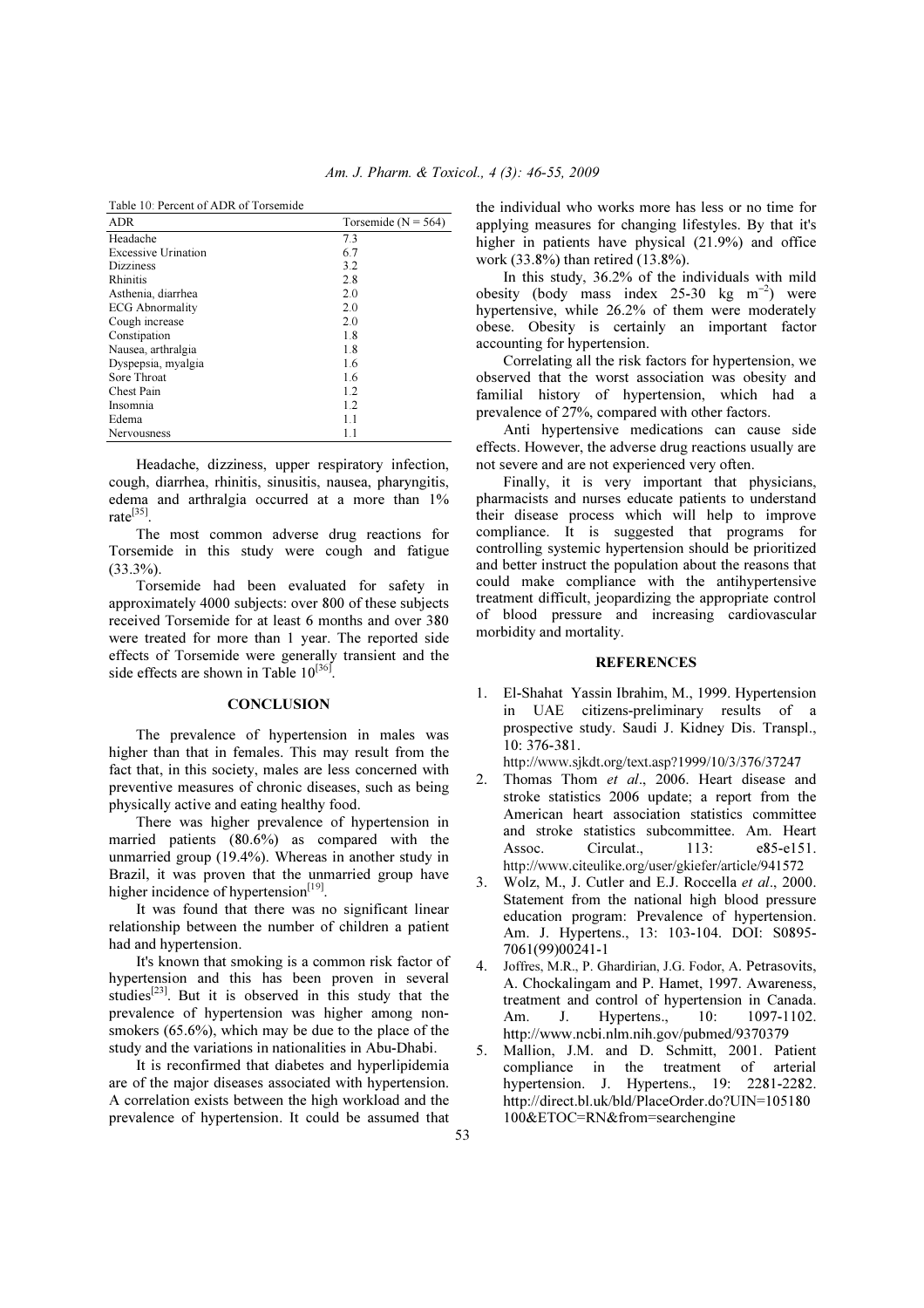- 6. Gallup, G. and Jr. H.E. Cotugno, 1986. Preferences and practices of Americans and their physicians in antihypertensive therapy. Am. J. Med., 81: 20-24. http://www.ncbi.nlm.nih.gov/pubmed/2879454
- 7. Bloom, B.S., 1998. Continuation of initial antihypertensive therapy after one year of therapy. Clin. Ther., 20: 671-681. http://www.ncbi.nlm.nih.gov/pubmed/9737827
- 8. Dezii, C.M., 2000. A retrospective study of persistence with single-pill combination therapy vs. concurrent two-pill therapy in patients with hypertension. Manage. Care, 9: 2-6. http://www.ncbi.nlm.nih.gov/pubmed/11729417
- 9. Br. J. Clin. Pharmac, 1984. Patients compliance in hypertension-the importance of number of tablets. 17: 547-552. http://www.pubmedcentral.nih.gov/articlerender.fc

gi?artid=1463452

- 10. Martin Lamb, 2004. Improving patient compliance in clinical trials, PMPS-winter. http://www.almacgroup.com/papers/Papers/Improv ing\_Patient\_Compliance\_in\_CTS.pdf
- 11. Joel, M. Neutel and David H.G. Smith, 2003. Improving patient compliance: A major goal in the management of hypertension. J. Clin. Hypertens.,<br>5: 127-132. DOI: 10.1111/i.1524-5: 127-132. DOI: 10.1111/j.1524- 6175.2003.00495.x
- 12. Jirage Reshma, 2009. Risks of high blood pressure medication. http://www.buzzle.com/articles/risksof-high-blood-pressure-medication.html
- 13. Oparil, S. and D.A. Calhoun, 1998. Managing the patient with hard-to-control hypertension. Am. Fam. Physician, 57: 1007-1014, 1019-1020. http://www.ncbi.nlm.nih.gov/pubmed/9518949
- 14. Suzanne, O. and D.A. Calhoun, 1998. Managing the patient with hard-to-control hypertension. Am. Acad. Family Physician., 57: 1007. http://www.aafp.org/afp/980301ap/oparil.html
- 15. Messerli, F.H., S. Oparil and Z. Feng, 2000. Comparison of efficacy and side effects of combination therapy of angiotensin-converting enzyme inhibitor (benazepril) with calcium antagonist (either nifedipine or amlodipine) versus high-dose calcium antagonist monotherapy for systemic hypertension. Am. J. Cardiol., 86: 1182-1187. http://www.ncbi.nlm.nih.gov/pubmed/11090788
- 16. Wolz, M., J. Cutler, E.J. Roccella *et al*., 2000. Statement from the national high blood pressure education program: Prevalence of hypertension. Am. J. Hypertens., 13: 103-104. DOI: S0895- 7061(99)00241-1
- 17. Vokonas, J.M., W.B. Kannel and L.A. Cupples, 1988. Epidemiology and risk of hypertension in the elderly: The framingham study. J. Hypertens., 6: S3-S9. http://www.ncbi.nlm.nih.gov/pubmed/3216240
- 18. Statistical Research Group, 2002. Heart and stroke statistical update, American Heart Association. www.americanheart.org/downloadable/heart/HS\_S tate 02.pdf
- 19. Freitas Olavo de Carvalho *et al*., 2001. Prevalence of hypertension in the urban population of catanduva, in the state of são paulo, Brazil. Arq. Bras. Cardiol., 77: 16-21. http://www.scielo.br/pdf/abc/v77n1/a02v77n1.pdf
- 20. National Institute of Health, 2000. Report of the national high blood pressure education program working group on high blood pressure in pregnancy. Am. J. Obstet. Gynecol., 183: S1-S22. http://www.ncbi.nlm.nih.gov/pubmed/10920346
- 21. Sadorf Marci R.N., 2009. Bayshore health and homemaker services. http://www.bayshorehomecare.com/Articles/Blood \_Pressure.htm
- 22. Radi, T. Lang and V. Lauwers-Cancès. 2005. Job constraints and arterial hypertension: Different effects in men and women: The IHPAF II case control study. Occupat. Environ. Med., 62: 711-717. DOI: 10.1136/oem.2004.012955
- 23. Kochar, M.S. and R.S. Bindra, 1996. The additive effects of smoking and hypertension. More reasons to help your patients kick the habit. Postgrad. Med., 100: 147-148, 151-154, 159-160. http://www.ncbi.nlm.nih.gov/pubmed/8917330
- 24. Nonpharmacological, 2001. Therapy of hypertension. Goodman and Gilman's, the pharmacological basis of therapeutics 11e. http://www.accessmedicine.com/content.aspx?aID =945063
- 25. Friedrich Asen, 2008. Obesity is a risk to your health. http://www.redsofts.com/articles/read/102/32892/O

besity is a Risk to Your Health.html

- 26. Frohlich, E.D. and J. Varagic, 2004. The role of sodium in hypertension is more complex than simply elevating arterial pressure. Nat. Clin. Pract. Cardiovasc. Med., 1: 24-30. http://www.nature.com/ncpcardio/journal/v1/n1/pd f/ncpcardio0025.pdf
- 27. Metz, J.A. *et al*., 2000. A randomized trial of improved weight loss with a prepared meal plan in overweight and obese patients: Impact on cardiovascular risk reduction. Arch. Int. Med., 160: 2150-2158. http://archinte.amaassn.org/cgi/content/abstract/160/14/2150